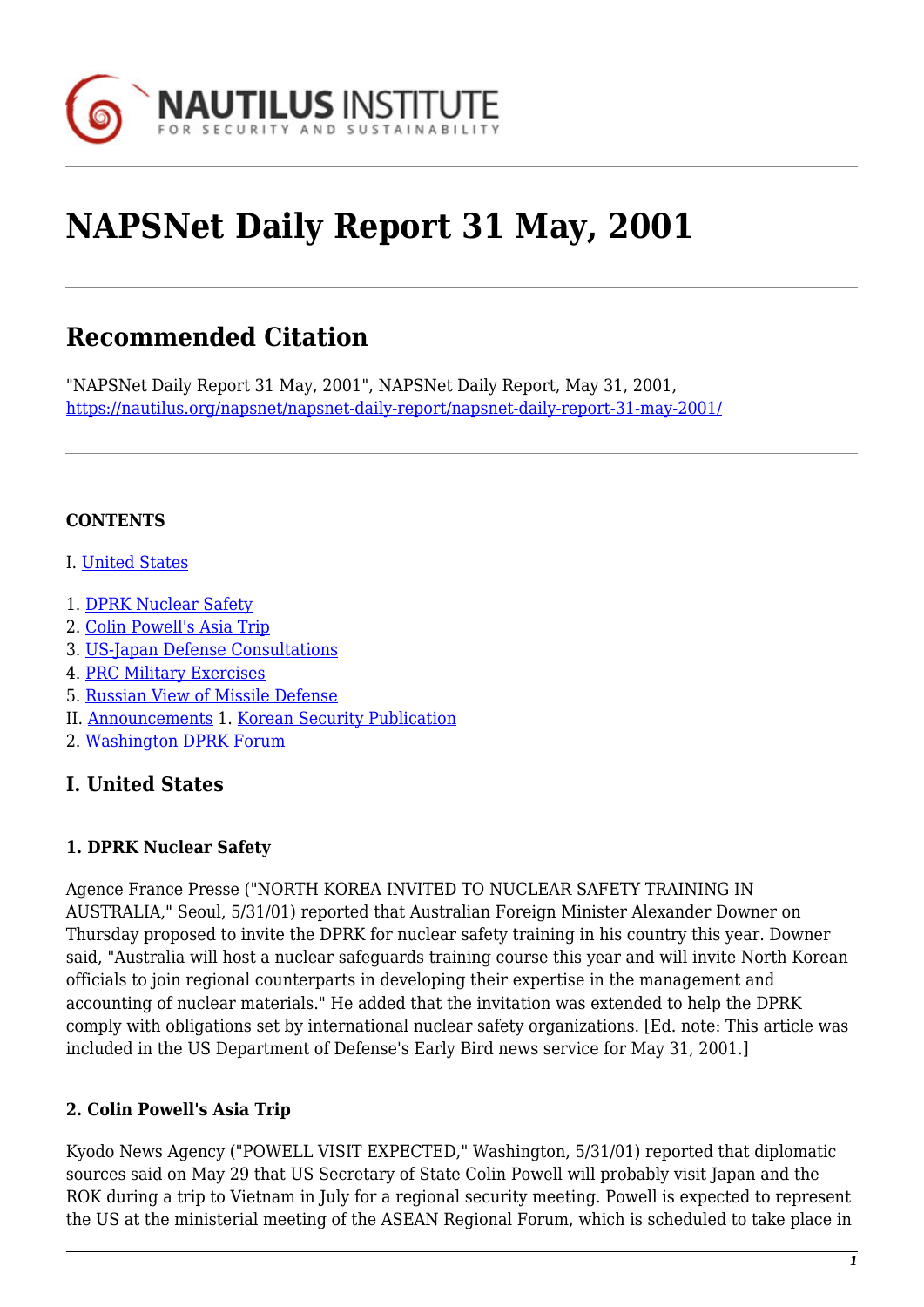Hanoi in late July. The US State Department said that it will be possible for Powell to meet with Japanese Foreign Minister Makiko Tanaka in Washington before Prime Minister Junichiro Koizumi travels to the US capital.

## <span id="page-1-0"></span>**3. US-Japan Defense Consultations**

The Japan Times ("JAPAN, U.S. TO HOLD REGULAR DEFENSE TALKS," Washington, 5/31/01) reported that diplomatic sources said on May 30 that Japan and the US plan to create a new sub-Cabinet-level consultative framework to coordinate policy on regional and defense issues. The sources said that Japanese Prime Minister Junichiro Koizumi and US President George W. Bush will likely reach an agreement on the proposed framework when they meet June 30 at Camp David. The consultative framework is meant to deepen coordination between the two countries on matters ranging from Bush's missile defense plans to regional issues involving the DPRK and the PRC, and reinforce the Japan-US alliance. Deputy Vice Foreign Minister Ryozo Kato will lead the Japanese side and US Deputy Secretary of State Richard Armitage will lead the US team. Sources said that they will hold consultations every two or three months. They also said that officials from the U.S. Defense Department and the Japanese Defense Agency will be invited to take part in the consultations. The framework will likely cover issues related to US bases in Okinawa. Sources said the new framework will consider setting up subgroups to deal with specific issues.

# <span id="page-1-1"></span>**4. PRC Military Exercises**

Agence France Presse ("CHINA PREPARING HUGE WAR GAMES IN TAIWAN STRAIT," Beijing, 5/31/01) reported that Taiwanese state media said Thursday that the PRC's armed forces are preparing their biggest war games in the Taiwan Strait since Taiwanese President Chen Shui-bian took office a year ago. The official Qianlong website said, "In order to warn Taiwan's new leaders and the leaders of the U.S. government not to play with fire on the question of Taiwan, the top mainland leadership decided to hold large-scale exercises aimed at Taiwan." The report said that the joint exercises between the PRC army, air force and navy are expected to take place in June near Dongshan Island off the coast of the southeastern province of Fujian and are codenamed "Liberation Number One." The report also said that the main aim of the exercises was to show how PRC forces would inflict heavy casualties on any foreign planes or ships that invade PRC coastal waters. It said a guided-missile brigade, two tank brigades, marines, submarines and the PRC's Russian-made Sukhoi SU-27s will be used in the exercises. Taiwan's defense ministry last week played down the significance of the drills, calling the exercises "routine" and asking the public not to panic.

#### <span id="page-1-2"></span>**5. Russian View of Missile Defense**

<span id="page-1-3"></span>Agence France Presse ("MOSCOW WANTS DIALOGUE WITH U.S., CHINA, INDIA ON MISSILE DEFENSE," Minsk, 5/31/01) reported that Russia on Thursday called for a dialogue with the US, the PRC and India to "neutralize" the threat of missile attacks by so-called "rogue states." Russian Foreign Minister Igor Ivanov said during a meeting with his Belarussian counterpart Mikhail Khvostov, "We must conduct a dialogue with the United States, China and India to find a common response to the new threats in the 21st century. We should neutralize these threats, but not at the cost of security and international stability." He added that the existing security architecture "is maybe not perfect, but it enabled us to avoid a global crisis."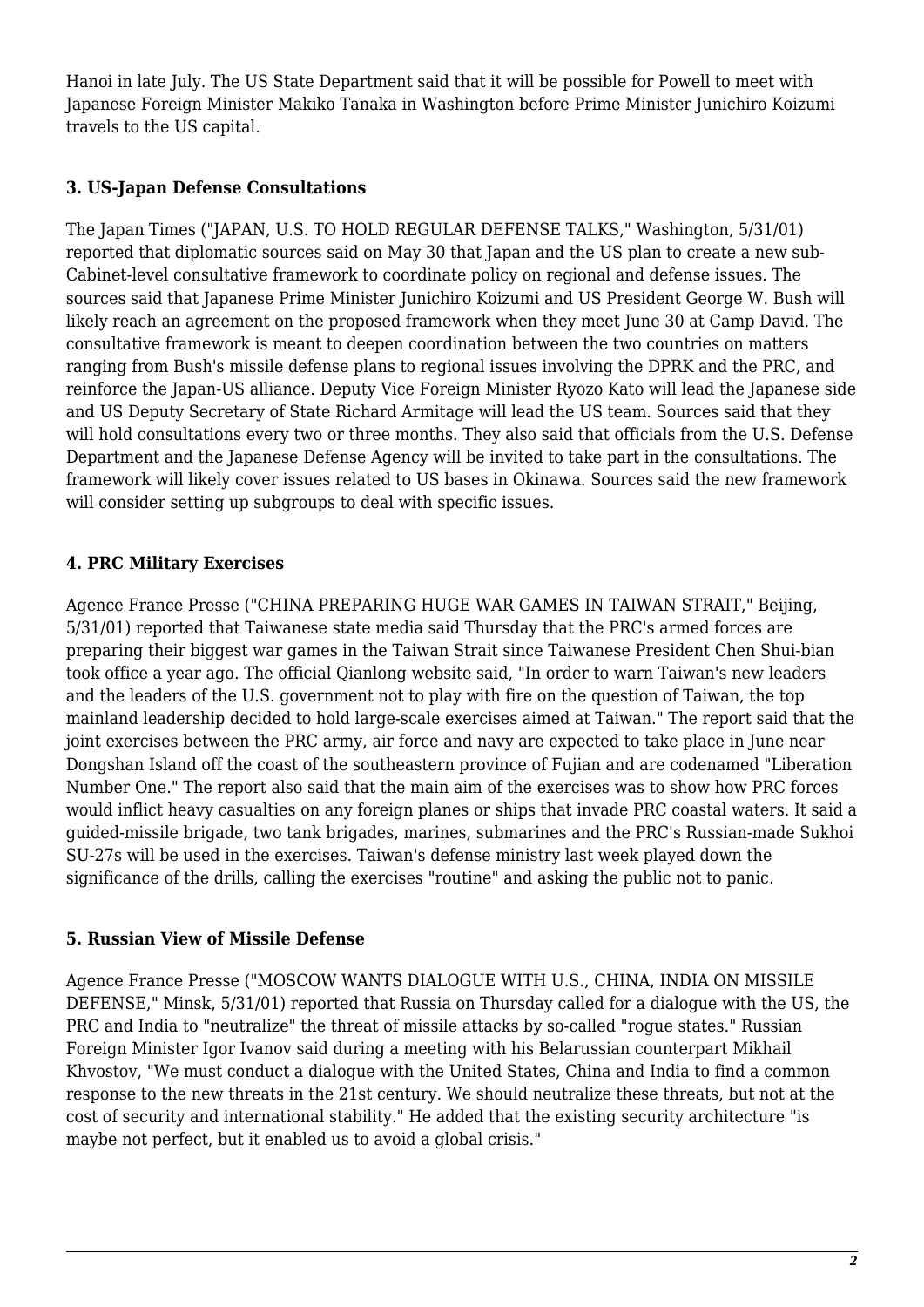# **II. Announcements**

#### <span id="page-2-0"></span>**1. Korean Security Publication**

A book titled "Korean Security Dynamics in Transition," edited by Kyung-Ae Park (University of British Columbia) and Dalchoong Kim (Yonsei University), has been just published by Palgrave-Global Publishing at St. Martin's. The book contains chapters written by the following contributers: Selig Harrison, Kyung-Ae Park, Bruce Cumings, Scott Snyder, Robert Scalapino, Sung-Joo Han, Ken Quinones, L. Gordon Flake, Han S. Park, B.C. Koh, and Steve Noerper. To place orders, please contact the customer service representative, Roxanne Hunte, at (212) 982-3900 Ext. 270, or via fax at (212) 777-6359, or via e-mail at roxanne.hunte@palgrave-usa.com.

#### <span id="page-2-1"></span>**2. Washington DPRK Forum**

The Institute for Strategic Reconciliation (ISR) will hold the 10th Anniversary Washington North Korea Forum (June 6-7) featuring Professor Robert Gallucci, Congressman Mark Kirk, and governmental and non-governmental experts on the DPRK. The Forum will be held June 7 at the Brookings Institution, Somer's Room, Washington, DC, and June 8, at the US House Building, Longworth 1539, The Capitol. RSVPs are required by Tuesday, June 5 by e-mail to isr\_washington@yahoo.com or FAX (301.570.0911). For more information, please visit http://www.ISR2020.org

The NAPSNet Daily Report aims to serve as a forum for dialogue and exchange among peace and security specialists. Conventions for readers and a list of acronyms and abbreviations are available to all recipients. For descriptions of the world wide web sites used to gather information for this report, or for more information on web sites with related information, see the collection of [other](http://nautilus.org/kiosk/weblinks.html) [NAPSNet resources.](http://nautilus.org/kiosk/weblinks.html)

We invite you to reply to today's report, and we welcome commentary or papers for distribution to the network.

Produced by [the Nautilus Institute for Security and Sustainable Development](http://nautilus.org/admin/about.html) in partnership with: International Policy Studies Institute Seoul, Republic of Korea Center for American Studies, [Fudan University](http://www.fudan.edu.cn/English/nsindex.html), Shanghai, People's Republic of China [Monash Asia Institute,](http://www.adm.monash.edu.au) [Monash University](http://www.monash.edu.au/), Clayton, Australia

Gee Gee Wong: [napsnet@nautilus.org](mailto:napsnet@nautilus.org) Berkeley, California, United States

Timothy L. Savage: [napsnet@nautilus.org](mailto:napsnet@nautilus.org) Berkeley, California, United States

Robert Brown: [napsnet@nautilus.org](mailto:napsnet@nautilus.org) Berkeley, California, United States

Kim Hee-sun: [khs688@hotmail.com](mailto:khs688@hotmail.com) Seoul, Republic of Korea

Hiroyasu Akutsu: [akutsu@glocomnet.or.jp](mailto:akutsu@glocomnet.or.jp)